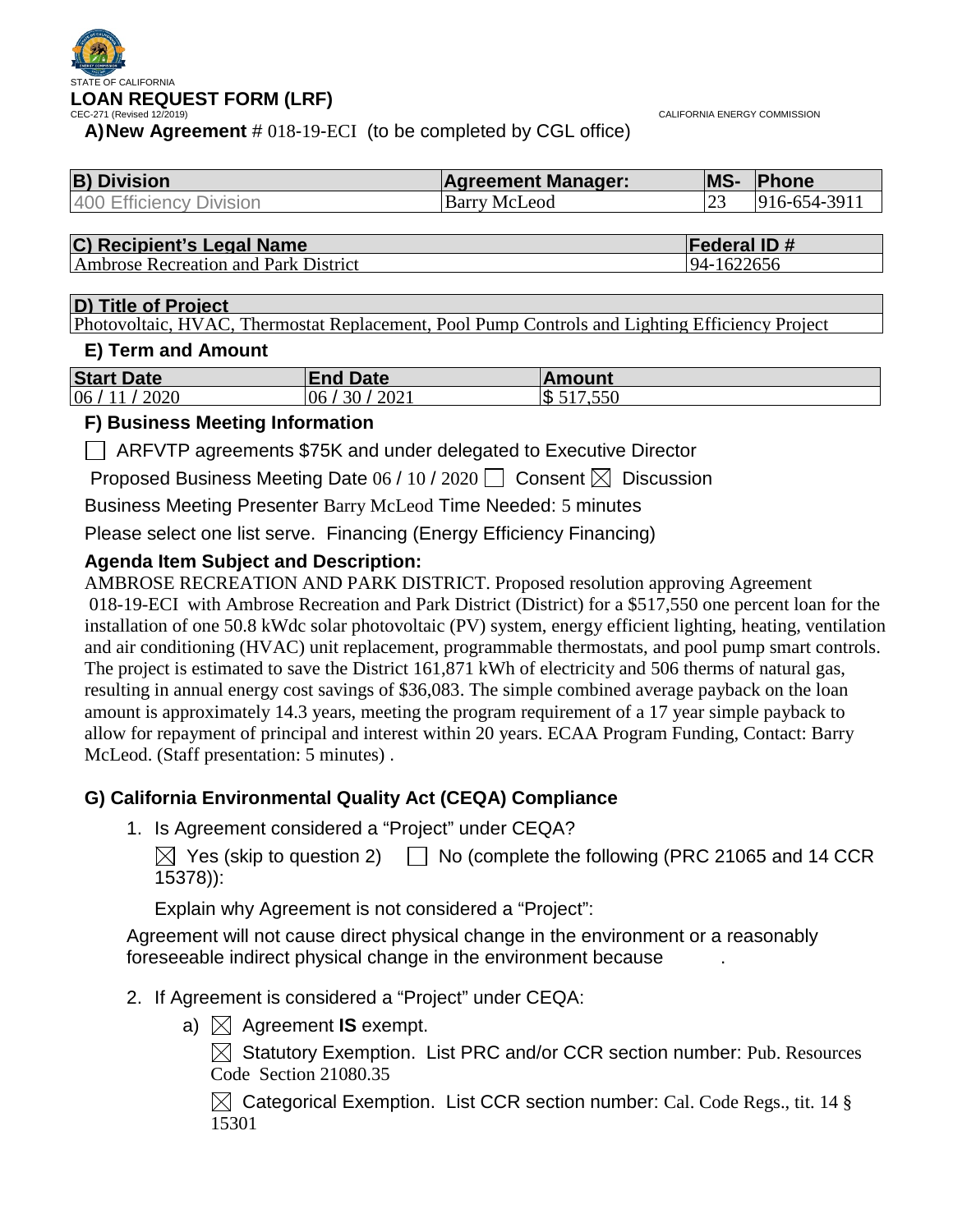

 $\Box$  Common Sense Exemption. 14 CCR 15061 (b) (3) Explain reason why Agreement is exempt under the above section: :This project includes a number of energy efficiency and renewable energy measures. All project measures will be installed in or on existing district-owned buildings or on existing district owned structures. Specifically, the project will (1) install a PV system on the rooftops of existing buildings at one site; (2) upgrade interior and exterior high efficiency light emitting diode (LED) lighting at three sites; (3) replace one rooftop HVAC unit with a high efficiency unit; and (4) replace old thermostats with new, programmable thermostats that will allow temperature scheduling; and (5) retrofit an existing variable frequency drive equipped pool pump with a smart controls system.

The rooftop PV systems' associated equipment, such as electrical conduits and controls, will be located on the same parcel as the PV array, will not occupy more than 500 square feet of ground surface at the site, and the location of the associated equipment will not contain plants protected by the Native Plant Protection Act. The rooftop PV system measures will not require any of the permits listed in Public Resources Code Section 21080.35 (d).

The rooftop PV system measure of this project is statutorily exempt under Public Resources Code Section 21080.35. Therefore, this project as a whole is categorically exempt from environmental review pursuant to the California Environmental Quality Act (CEQA) Guidelines Section 15301 as minor alterations to existing facilities that involve negligible or no expansion of an existing or former use at the sites. The project, when considered as a whole, will not result in a cumulative impact that is significant on the environment.

- b) Agreement **IS NOT** exempt. (consult with the legal office to determine next steps)
	- Check all that apply
	- $\Box$  Initial Study
	- $\Box$  Negative Declaration
	- **Mitigated Negative Declaration**
	- Environmental Impact Report
	- $\Box$  Statement of Overriding Considerations

**H) List all subcontractors (major and minor) and equipment vendors:** (attach additional sheets as necessary)

| Legal Company Name: | <b>Budget</b> |
|---------------------|---------------|
| <b>SYSERCO</b>      | \$517,550.00  |
|                     | \$<br>0.00    |
|                     | \$<br>0.00    |

### **I) List all key partners:** (attach additional sheets as necessary)

| <b>Legal Company Name:</b> |  |  |
|----------------------------|--|--|
|                            |  |  |
|                            |  |  |
|                            |  |  |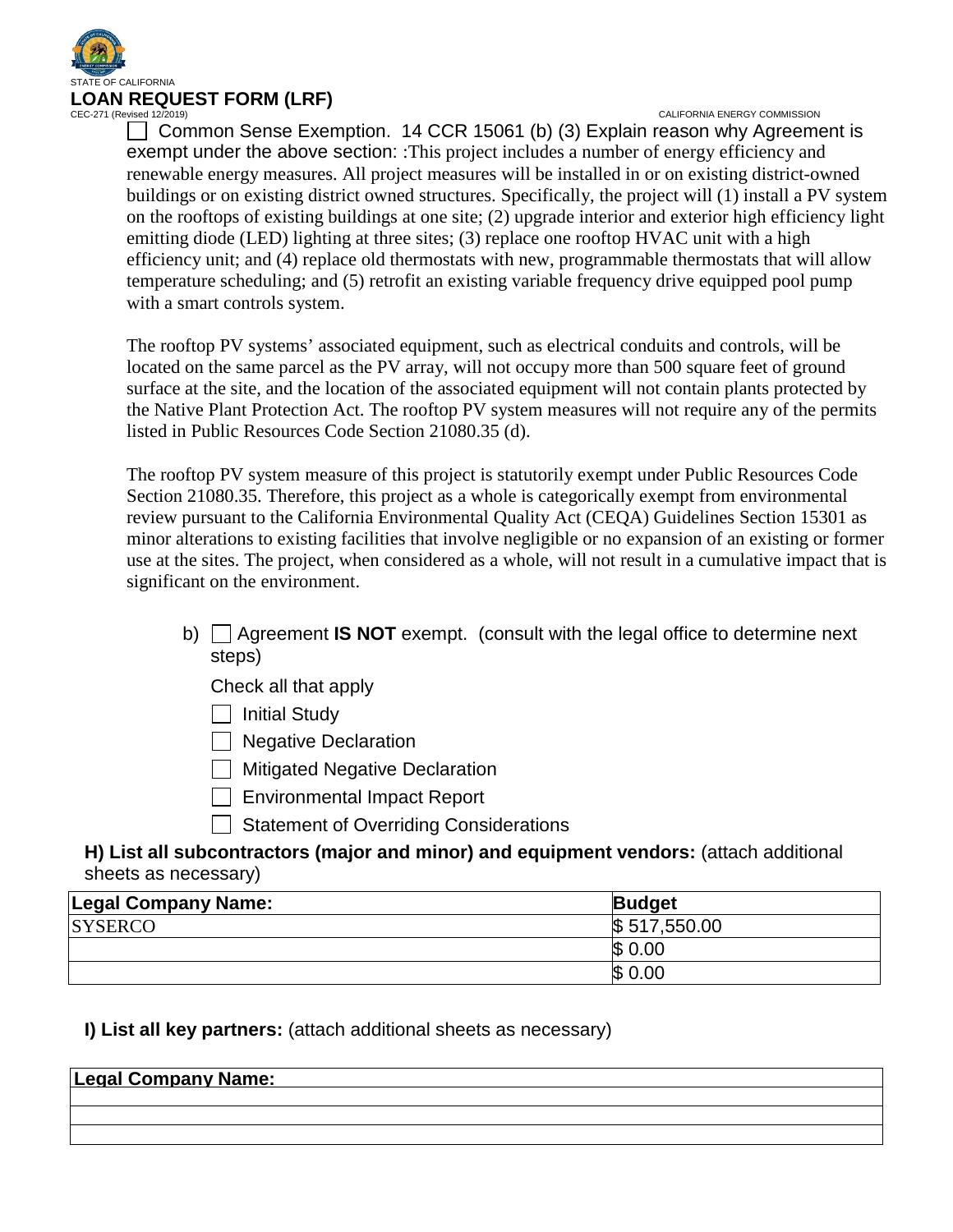



| <b>Funding Source</b> | <b>Funding Year</b><br>Appropriation | <b>Budget List</b><br><b>Number</b> | <b>Amount</b> |
|-----------------------|--------------------------------------|-------------------------------------|---------------|
| <b>ECAA</b>           | 2019-2020                            | 0401.007I                           | \$517,550     |
| <b>Funding Source</b> |                                      |                                     |               |
| <b>Funding Source</b> |                                      |                                     |               |
| <b>Funding Source</b> |                                      |                                     |               |
| <b>Funding Source</b> |                                      |                                     |               |
| - - -                 |                                      |                                     |               |

R&D Program Area: Select Program Area TOTAL: \$

Explanation for "Other" selection

Reimbursement Contract #: Federal Agreement #:

### **K) Recipient's Contact Information**

**1. Recipient's Administrator/Officer**

Name: Doug Long Address: 3105 Willow Pass Road City, State, Zip: Bay Point, CA 94565 Phone: 925-458-1601 E-Mail: dlong@ambroserec.org

### **2. Recipient's Project Manager**

Name: Gabe Johnson Address: 1425 N. McDowell Blvd. Suite 135 City, State, Zip: Petaluma, CA 94954 Phone: 707-227-6377 E-Mail: g.johnson@syserco.com

### **L) Miscellaneous Agreement Information**

| $\times$ Annual Energy Savings    | $161,871$ kWh / 506 therms (Natural Gas)        |
|-----------------------------------|-------------------------------------------------|
| Number of Repay Periods<br>$\sim$ | Leave blank if repay is based on energy savings |

#### **M) Selection Process Used**

 $\Box$  Competitive Solicitation Solicitation #:

 $\boxtimes$  First Come First Served Solicitation Solicitation #: PON-17-401

### **N) The following items should be attached to this LRF**

**\_\_\_\_\_\_\_\_\_\_\_\_\_\_\_\_\_\_\_\_\_\_\_\_\_\_\_ \_\_\_\_\_\_\_\_\_\_\_\_\_\_**

**\_\_\_\_\_\_\_\_\_\_\_\_\_\_\_\_\_\_\_\_\_\_\_\_\_\_\_ \_\_\_\_\_\_\_\_\_\_\_\_\_\_**

- 1. Loan Application
- 2. Budget Detail
- 3. CEC 105, Questionnaire for Identifying Conflicts
- 4. Recipient Resolution Attached N/A
- 5. CEQA Documentation and N/A

**\_\_\_\_\_\_\_\_\_\_\_\_\_\_\_\_\_\_\_\_\_\_\_\_\_\_\_ \_\_\_\_\_\_\_\_\_\_\_\_\_\_**

**Agreement Manager Date** 

**Office Manager Date** 

**Deputy Director Date** 

| $\boxtimes\,$ Attached |
|------------------------|
| $\bowtie$ Attached     |
| $\boxtimes$ Attached   |
| $\boxtimes$ Attached   |
| $\boxtimes$ Attached   |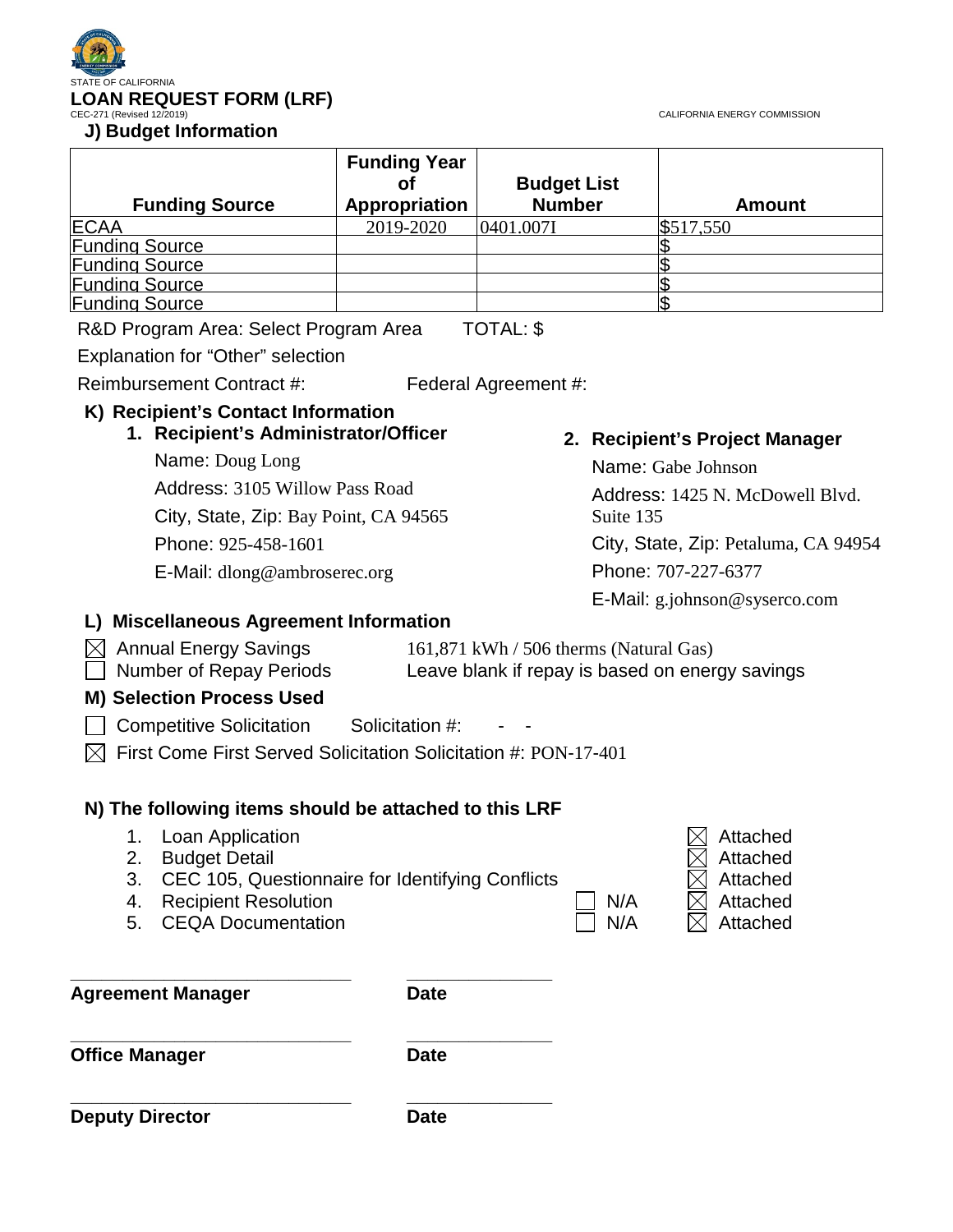## **EXHIBIT A**

## **ENERGY CONSERVATION ASSISTANCE ACT LOAN AGREEMENT**

This Loan Agreement (the "Agreement") is entered into as of the date it is executed by both parties hereto, between the California Energy Resources Conservation and Development Commission (the "Energy Commission") and the Ambrose Recreation and Park District (the "Borrower") located in Contra Costa, CA.

## 1. **STATUTORY AUTHORITY AND LOAN**

- A. Pursuant to the purposes authorized by section 25410, et seq., of the California Public Resources Code (the "Energy Conservation Assistance Act"), the Energy Commission has approved the Borrower's loan application dated December 2, 2019 which is not attached but is expressly incorporated by reference herein.
- B. Subject to the terms, covenants, conditions, and including Special Conditions (if applicable) contained herein, and the Budget Detail/Summary of Project Cost and Savings attached as Exhibit A, Attachment 1 hereto to the extent it modifies the Borrower's loan application, the Energy Commission shall make a loan to the Borrower (the "Loan") in the amount of five hundred seventeen thousand, five hundred and fifty dollars (\$517,550) evidenced by a Promissory Note (the "Promissory Note") for loan number 018-19-ECI attached hereto as Exhibit B.

### 2. **PURPOSE**

The Borrower agrees to expend all funds disbursed pursuant to this Agreement only for the purposes and in the amounts set forth in Exhibit A, Attachment 1 (the "Project"). Any other use of funds disbursed hereunder shall require prior written approval by the Energy Commission.

### 3. **LOAN DISBURSEMENT SCHEDULE**

- A. The Energy Commission agrees to disburse funds to the Borrower upon the Borrower's execution of the attached Promissory Note and required supplemental documents, including invoices as required in Section 3.B below.
- B. Loan funds shall be disbursed on a reimbursement basis based on invoices submitted by Borrower in a form approved by the Energy Commission. Backup documentation for actual expenditures (such as timecards, vendor invoices, etc) and proof of payment must be provided to substantiate the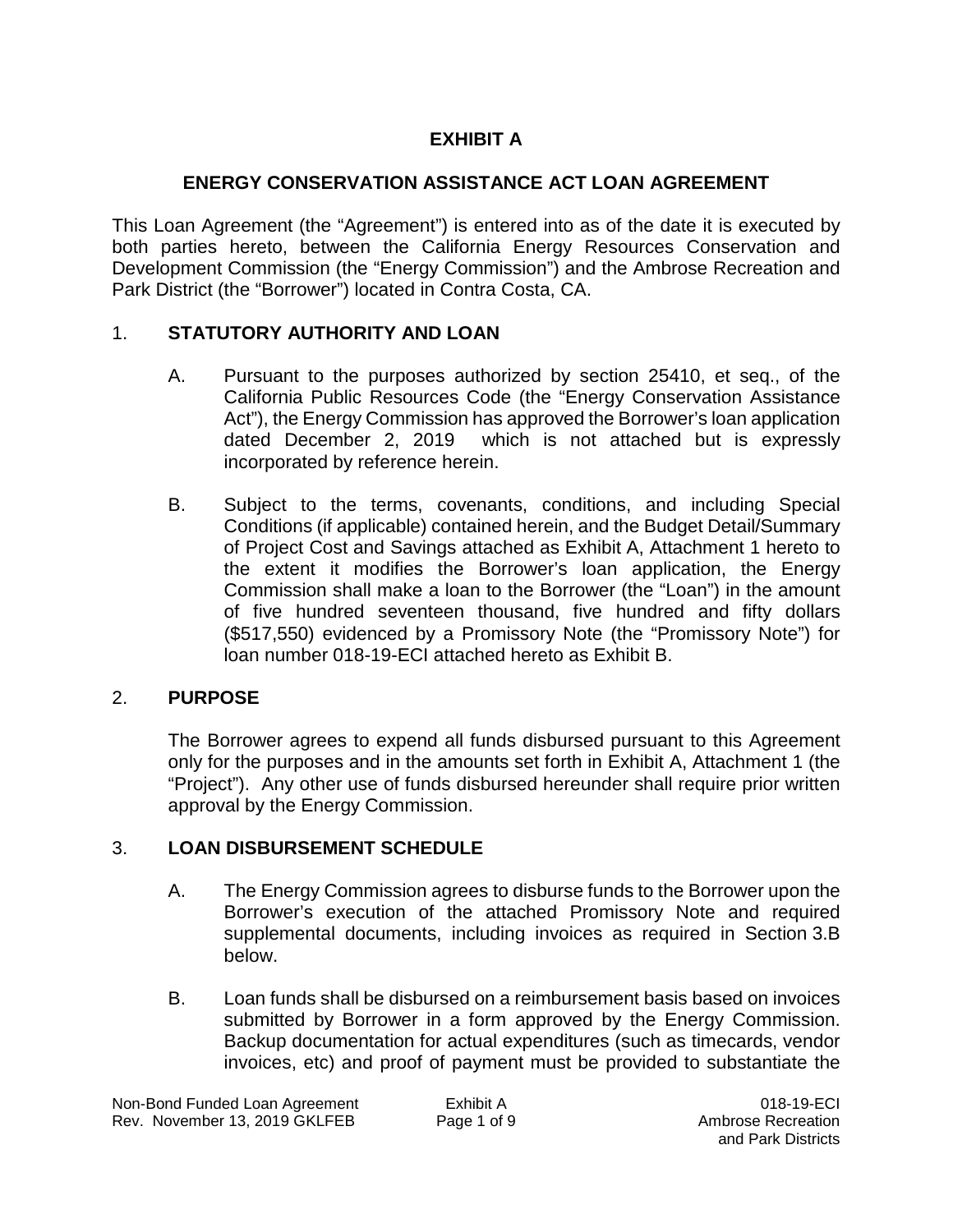request. Energy Commission staff will approve invoices only after verifying requested amounts against backup billings and determining that expenses are appropriate and used for the authorized purposes of this Loan. For executed Agreements, invoices for expenses incurred during the Agreement Term are eligible for reimbursement.

- C. All invoices must be submitted within sixty (60) days after Project completion.
- D. The final ten percent (10%) of the Loan amount will be withheld as retention until the final report is received from the Borrower and the Commission's Project Manager determines the Project has been satisfactorily completed.

### 4. **LOAN REPAYMENT AND INTEREST**

All funds disbursed hereunder, together with all interest payable thereon, shall be repaid to the Energy Commission in accordance with the terms of the Promissory Note. The Loan shall bear simple interest at the annual rate set forth in the attached Promissory Note on the principal balance of Loan funds disbursed to the Borrower. Payment of said interest shall be due at the time of semiannual scheduled Loan repayment installments to the Energy Commission, and interest shall accrue from the time of disbursal of funds to the Borrower until receipt of full Loan repayment to the Energy Commission.

#### 5. **TERM**

- A. The effective date of this Agreement shall be the date on which it has been executed by both parties hereto. No work is authorized, or shall begin until the Energy Commission signs the Agreement.
- B. The Borrower agrees to complete performance of its obligations under this Agreement within the applicable periods stated in this Agreement.

### 6. **PREPAYMENT**

The Borrower shall have the right to prepay all or any part of the amount of this Loan at any time without penalty.

### 7. **PROMISSORY NOTE**

In order to evidence its debt to the Energy Commission hereunder, the Borrower agrees to, contemporaneously with the execution of this Agreement, execute and deliver to the Energy Commission the Promissory Note (attached as Exhibit B hereto).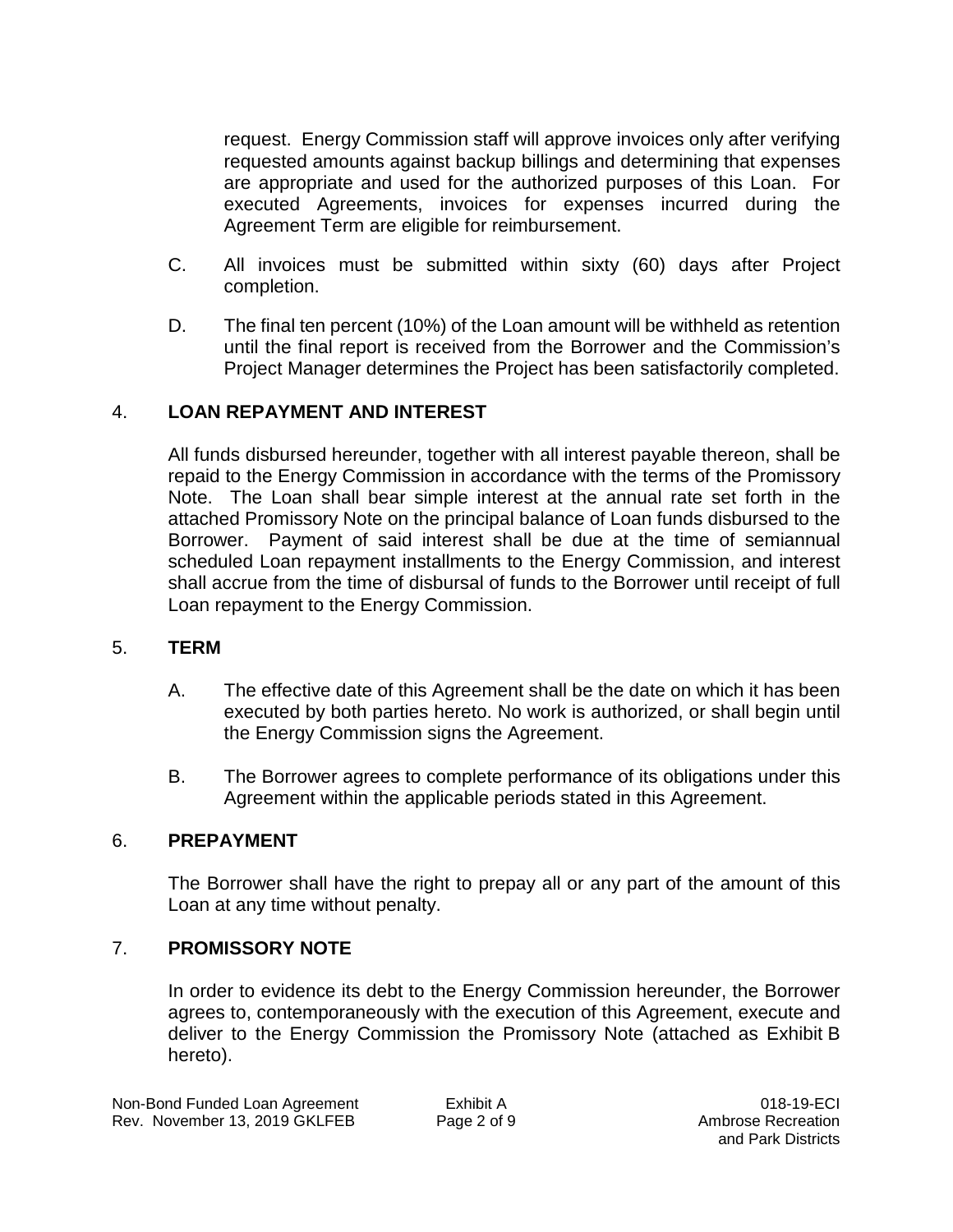## 8. **ACCOUNTS, AUDITS, AND RECORDS**

- A. The Borrower agrees to establish on its books a separate account for this Loan. This account shall be maintained as long as the Loan obligation remains unsatisfied.
- B. The Borrower further agrees to maintain records that accurately and fully show the date, amount, purpose, and payee of all expenditures drawn on said account for three (3) years after this Loan is repaid in full unless the Energy Commission requests a longer retention period.
- C. The Borrower further agrees to utilize a voucher system by which all expenditures from said account will be authorized and authenticated.
- D. The Borrower further agrees to allow the Energy Commission or any other agency of the State of California (the "State") or their designated representatives, on written request, to have reasonable access to, and the right of inspection of, all records that pertain to said account or the Project. The Borrower also agrees to submit to an independent audit, if requested by the Energy Commission, at the expense of the Borrower. Borrower agrees to maintain all such records for a minimum of three years after this Loan is repaid in full unless the Energy Commission notifies the Borrower, prior to the expiration of such three-year period, that a longer period of record retention is necessary.

### 9. **SOURCE OF REPAYMENT; OPERATION OF PROJECT**

- A. Semiannual payments due to the Energy Commission under this Agreement shall be made from savings in energy costs or other legally available funds as the Borrower chooses. If the Borrower is a county, city, town, township, board of education, or school district, the Borrower agrees that the amount of the semiannual Loan repayment shall not be raised by the levy of additional taxes and shall not be an obligation against tax revenues, but shall be obtained either from savings in energy costs resulting from the subject energy conservation projects or other legally available funds as the Borrower chooses.
- B. Energy cost savings as determined by the Energy Commission are based on energy usage and serving utility rate schedules at the time the Loan application is submitted, except as specified in Special Conditions, if any, as detailed in this Agreement, and the information and data contained in the Borrower's loan application and technical study. The following will not affect the Energy Commission's initial finding of energy cost savings, and are not a basis for claiming a lack of energy savings: a) changes in energy use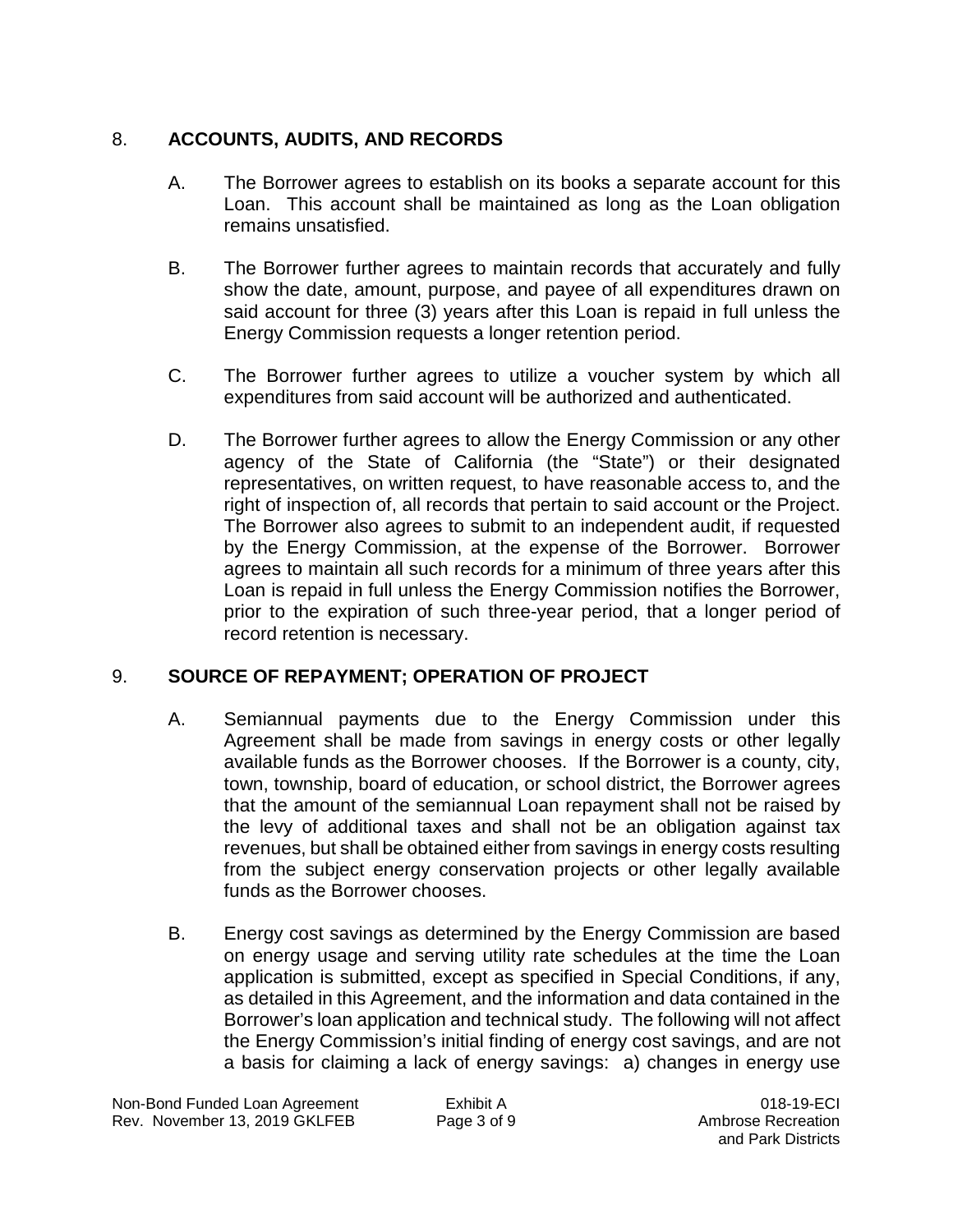and/or rate schedules which occur after submittal of the Loan application, except as specified in Special Conditions, if any, as detailed in this Agreement, b) deviations in the Project work scope from what was approved by the Energy Commission, c) changes in the Borrower's facility and/or equipment which occur after submittal of the Loan application, including, but not limited to maintenance, operations, schedules, employees and facility alterations and expansions, d) deviations, omissions or errors found in the loan application and technical study after submittal of the Loan application. The Borrower is responsible for ensuring the accuracy of the information contained in its loan application and technical study. In the event annual energy cost savings resulting from the Project, as determined by the Energy Commission, fail to equal or exceed the amount due under this Agreement, this Agreement may be renegotiated to assure that the repayment amount does not exceed the actual energy savings or avoided costs resulting from the Project, and the Promissory Note will be revised accordingly. In no event, however, will the number of semiannual installments payable hereunder and under the Promissory Note exceed forty.

- C. The Borrower shall obtain and maintain in its records any and all permits and licenses required to install or operate the Project and shall comply with all local, state, and federal laws, rules and codes concerning the Project. The Borrower shall maintain the Project in good working order for the duration of the Loan and shall insure that staff members are provided appropriate training on the operation and maintenance of the Project. The Borrower shall maintain insurance on the Project and**,** in the event of any casualty loss covered by such insurance policy, apply the proceeds to the repair of the Project or, with the approval of the Energy Commission, may use the insurance proceeds to install alternate projects to generate alternative energy cost savings to repay the Loan.
- D. The Borrower agrees to provide the Energy Commission with the following information for three years following completion of the Project, unless the Energy Commission requests a longer period: (1) the annual computation, required by Section 25414 of the Energy Conservation Assistance Act, of energy cost savings for the most recent fiscal year, calculated in the manner and provided in the format prescribed by the Energy Commission; and (2) any information or change in assumptions or operations which might affect the Energy Commission's initial determination of energy savings.
- E. The Borrower authorizes any official or agent of the Energy Commission or the State to conduct physical inspections of the Project before the commencement; during construction, installation and implementation of the Project; and at any time prior to the complete repayment of the Loan. In each contract entered into with suppliers of goods and services to install,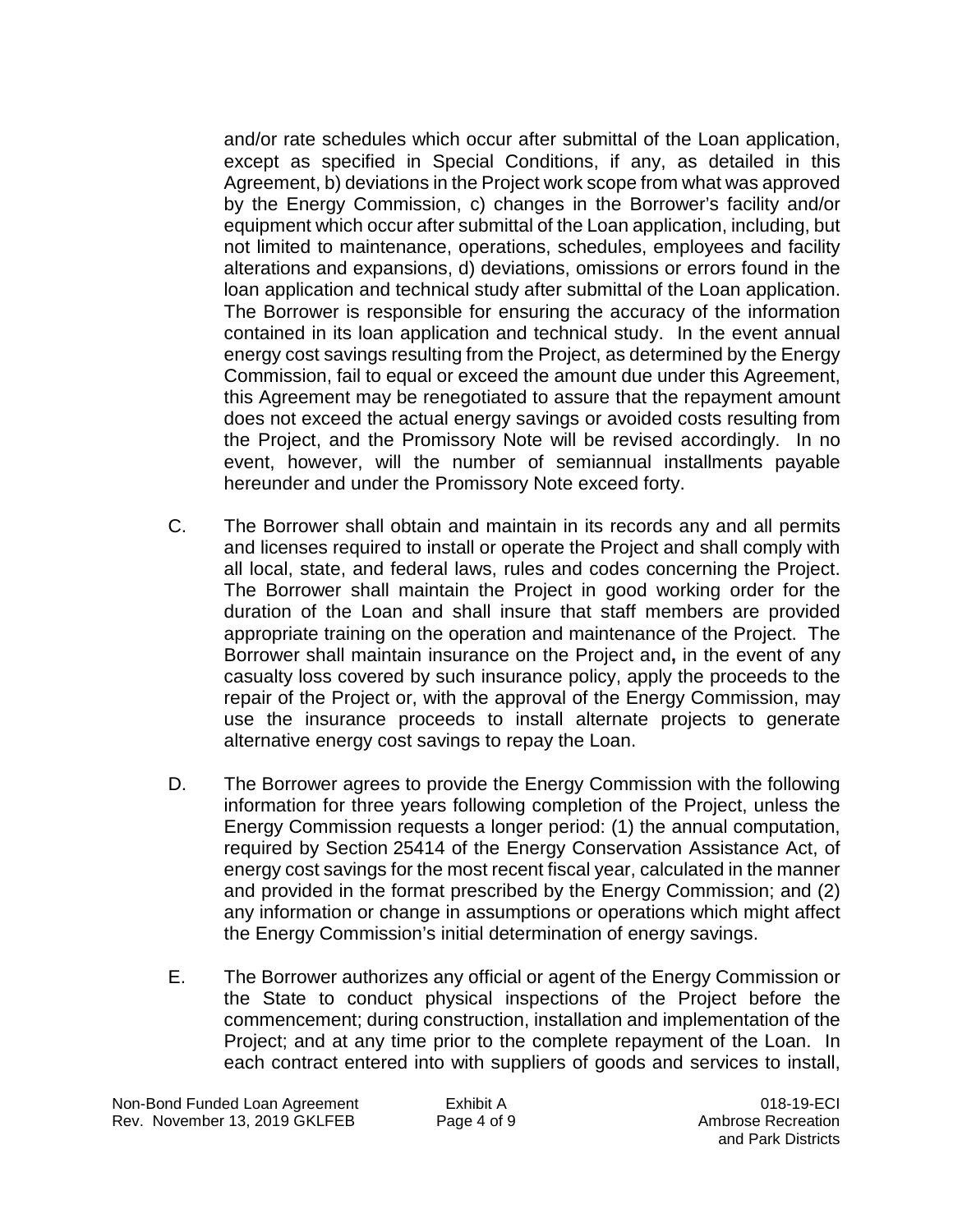conduct, or operate the Project, including management services, the Borrower shall include terms which allow any officer or agent of the Energy Commission or the State access to the Project site and to any books, documents, or records directly relevant to the Project.

- F. If, prior to final repayment of the Loan, the Borrower sells the equipment or material installed with the proceeds of the Loan or sells the building, facility or system in which the Project has been implemented, then the Borrower shall apply the sale proceeds to repay any remaining balance due under this Agreement in full at the time of such sale. The Borrower shall notify the Energy Commission within five business days of the date on which the Borrower enters into an agreement to effect such transaction. The Borrower shall repay the Energy Commission within 30 calendar days of receiving an invoice from the Energy Commission for the balance due.
- G. In accordance with Section 25415 of the Energy Conservation Assistance Act, the Borrower covenants to take such action as may be necessary to include all payments due hereunder in its annual budget and to make the necessary annual appropriations for all such payments. The obligation of the Borrower to make such payments shall be limited to the savings realized by the Borrower as a result of implementing the Project funded by the Loan.

### 10. **DEFAULT**

- A. The Borrower's failure to comply with any of the terms of this Agreement shall constitute a breach of this Agreement and an event of default. In such case, the Energy Commission may declare this Agreement to have been breached and be released from any further performance hereunder.
- B. In the event of any default or breach of this Agreement by the Borrower, the Energy Commission, without limiting any of its other legal rights or remedies, may, to the extent permitted by law, declare the Promissory Note evidencing this Loan to be immediately due and payable.

### 11. **TERMINATION**

### A. With Cause

The Energy Commission may, at its option, terminate this Agreement with cause in whole or in part, at any time prior to the funding of the Loan, upon giving five (5) days advance notice in writing to the Borrower. "Cause" includes without limitation: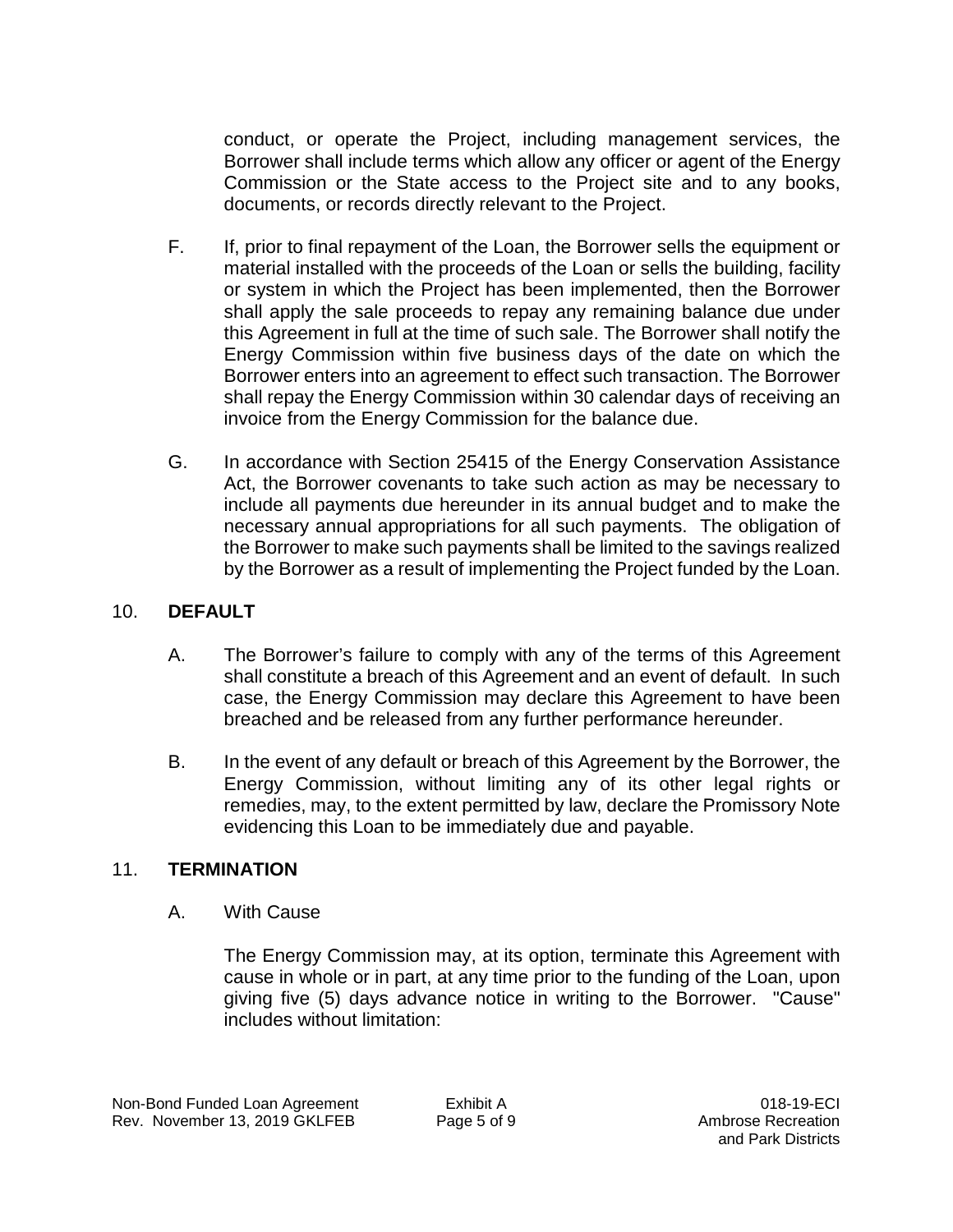- 1) Failure to perform or breach of any of the terms or covenants at the time and in the manner provided in this Agreement; or
- 2) Significant change in Energy Commission or State policy such that the work or product being funded would not be supported by the Energy Commission; or
- 3) Reorganization to a business entity unsatisfactory to the Energy Commission.
- B. Without Cause

The Energy Commission may, at its option, terminate this Agreement without cause in whole or in part, at any time prior to the funding of the Loan, upon giving thirty (30) days advance notice in writing to the Borrower.

## 12. **REPORTING**

A. Progress reports are due each calendar quarter until Project completion. At a minimum, Borrower shall submit progress reports in accordance with the following schedule:

| <b>For the Period Covering</b> | <b>Report Due Date</b>  |
|--------------------------------|-------------------------|
| January 1 through March 31     | April 5 <sup>th</sup>   |
| April 1 through June 30        | July 5 <sup>th</sup>    |
| July 1 through September 30    | October 5 <sup>th</sup> |
| October 1 through December 31  | January 5 <sup>th</sup> |

#### PROGRESS REPORT SCHEDULE

- B. A final report is due no later than (sixty) 60 days after Project completion.
- C. The Energy Commission will not process an invoice unless the Borrower's report submittals are up to date.
- D. If requested by the Energy Commission, Borrower shall submit, within ten (10) days after the Energy Commission's written request, a status report on its activities to date, pursuant to this Agreement.
- E. Reports shall be in a format as determined by the Energy Commission.
- F. The Borrower shall submit reports regarding energy savings as described in Section 9.D above.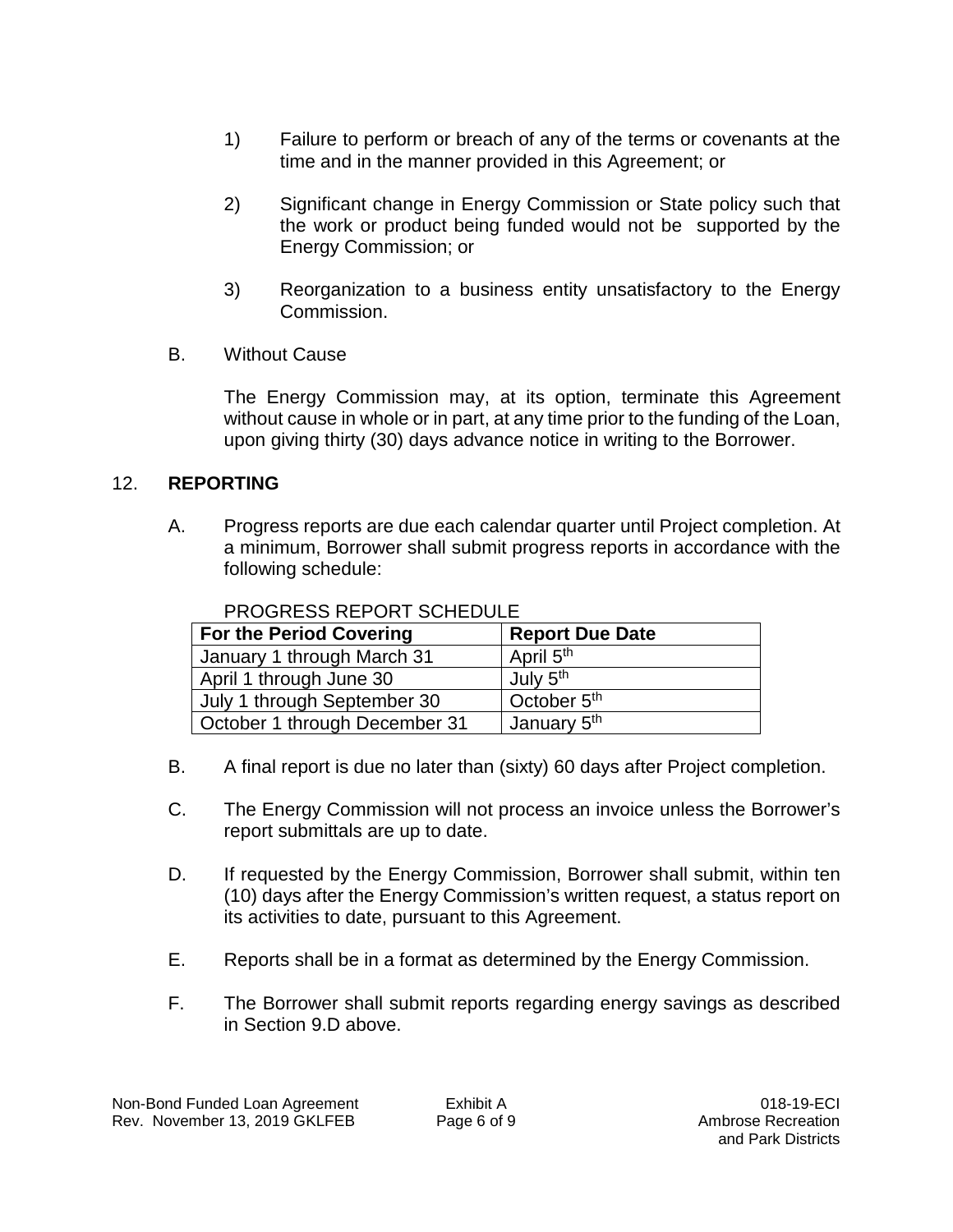#### 13. **GENERAL TERMS**

- A. Indemnification by the Borrower. The Borrower agrees to indemnify, defend, and save harmless the Energy Commission, the State, and their officers, agents, and employees from any and all claims, losses, or costs (including reasonable attorney fees) arising out of, resulting from, or in any way connected with the Loan or this Agreement, or the financing or the operation of the facilities financed with the Loan.
- B. Ownership of Equipment and Material. All equipment and material acquired under this Agreement shall become the property of the Borrower at time of purchase. The Borrower shall obtain and maintain in its records a written waiver of all claims, other than those previously made in writing and still unsettled, from each contractor who supplies goods and services, including management services, in connection with the Project.
- C. Independent Capacity. The Borrower, and the agents and employees of the Borrower, in the performance of this Agreement, shall act in an independent capacity and not as officers or employees or agents of the Energy Commission or the State of California.
- D. Assignment. Without the written consent of the Energy Commission, this Agreement is not assignable or transferable by the Borrower either in whole or in part. The Energy Commission may assign its rights under this Agreement for security purposes, and in such event the assignee of this Loan Agreement, including the bond trustee of any bonds which may be secured by repayment of this Loan**,** shall be entitled to enforce the provisions hereof and shall be a third party beneficiary of this Agreement.
- E. Time of the Essence. Time is of the essence in this Agreement. Borrower is required to take timely actions which, taken collectively, move to completion of the purpose for which this Loan was awarded. The Commission Project Manager will periodically evaluate the progress toward completion. If the Commission Project Manager determines that the Borrower is not progressing toward completion within one (1) year after the effective date of this Agreement, the Commission Project Manager may, without penalty or prejudice to any of the Energy Commission's other remedies, terminate this Agreement.
- F. Amendment. No amendment or variation of the terms of this Agreement shall be valid unless made in writing and signed by the parties hereto, and no oral understanding or agreement not incorporated herein shall be binding on any of the parties hereto.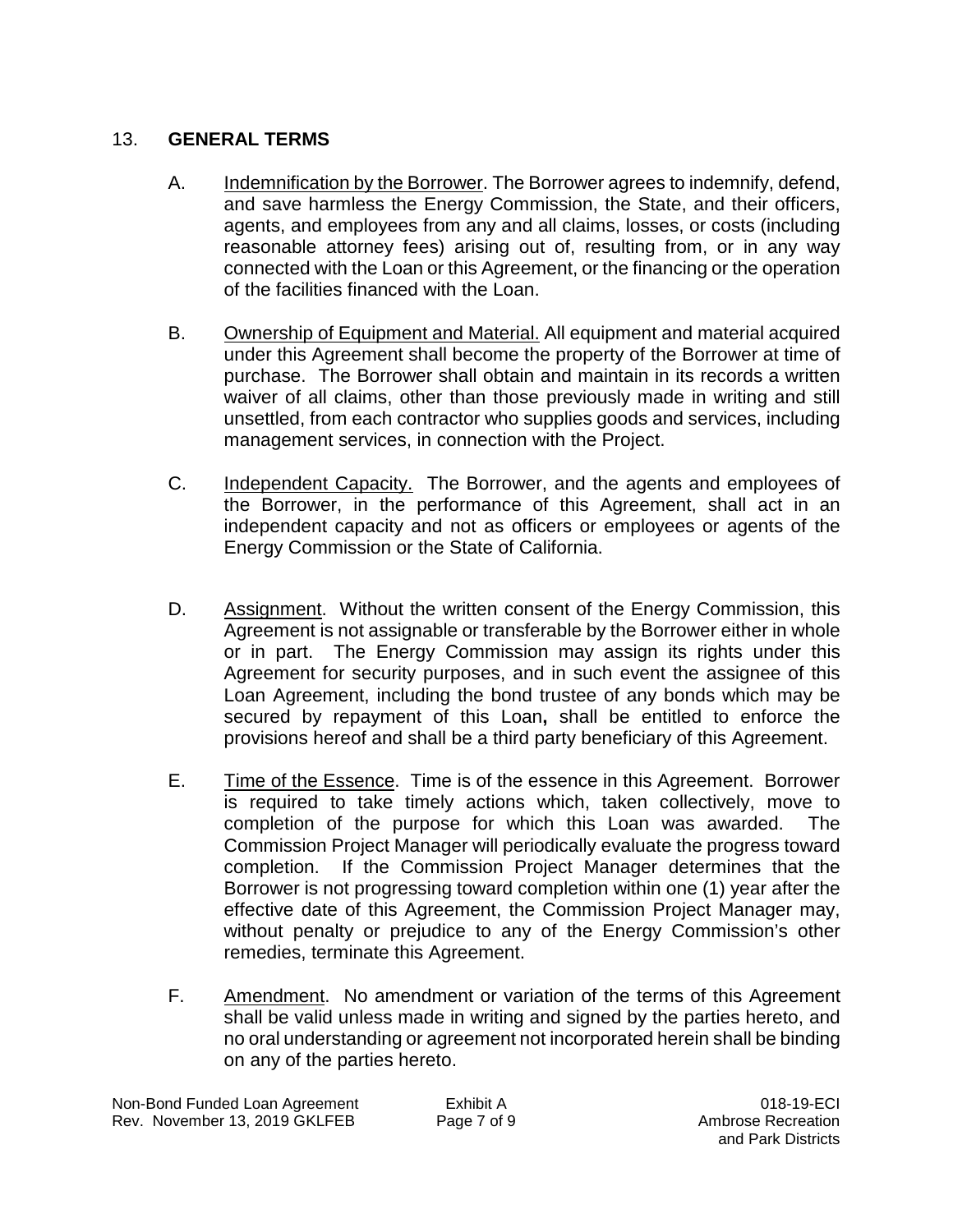- G. Severability. In the event that any provision of this Agreement is unenforceable or held to be unenforceable, then the parties agree that all other provisions of this Agreement have force and effect and shall not be affected thereby.
- H. Governing Law and Venue. This Agreement is governed by and shall be interpreted in accordance with the laws of the State of California. Venue shall be in Sacramento County.
- I. Non-discrimination. During the performance of this Agreement, the Borrower and its contractors and subcontractors shall not unlawfully discriminate, harass, or allow harassment against any employee or applicant for employment because of sex, race, color, ancestry, religious creed, national origin, physical disability (including HIV and AIDS), mental disability, medical condition (cancer), age (over 40), marital status, and family care leave. The Borrower and its contractors and subcontractors shall insure the evaluation and treatment of their employees and applicants for employment are free from such discrimination and harassment. The Borrower and its contractors and subcontractors shall comply with the provisions of the Fair Employment and Housing Act (Government Code Section 12990 (a-f) et seq.) and the applicable regulations promulgated thereunder (California Code of Regulations, Title 2, Section 7285 et seq.). The applicable regulations of the Fair Employment and Housing Commission implementing Government Code Section 12990 (a-f), set forth in Chapter 5 of Division 4 of Title 2 of the California Code of Regulations, are incorporated into this agreement by reference and made a part hereof as if set forth in full. The Borrower and its contractors and its subcontractors shall give written notice of their obligations under this clause to labor organizations with which they have a collective bargaining or other agreement. The Borrower and its contractors shall include the nondiscrimination and compliance provisions of this clause in all subcontracts to perform work under this Agreement.
- J. Incorporation of Energy Conservation Assistance Act. The Energy Conservation Assistance Act, together with any applicable rules, regulations or procedures authorized by such statute, is incorporated by reference in this Agreement.
- K. Borrower Authorization. The Borrower certifies it has full power and authority to enter into this Agreement, and this Agreement has been duly authorized, executed and delivered by the Borrower. The Borrower acknowledges the resolution of its governing body or other official action authorizing it to enter into this Agreement. The Borrower also authorizes such further acts as are necessary, including execution of the Promissory Note, to implement and further the intent of this Agreement.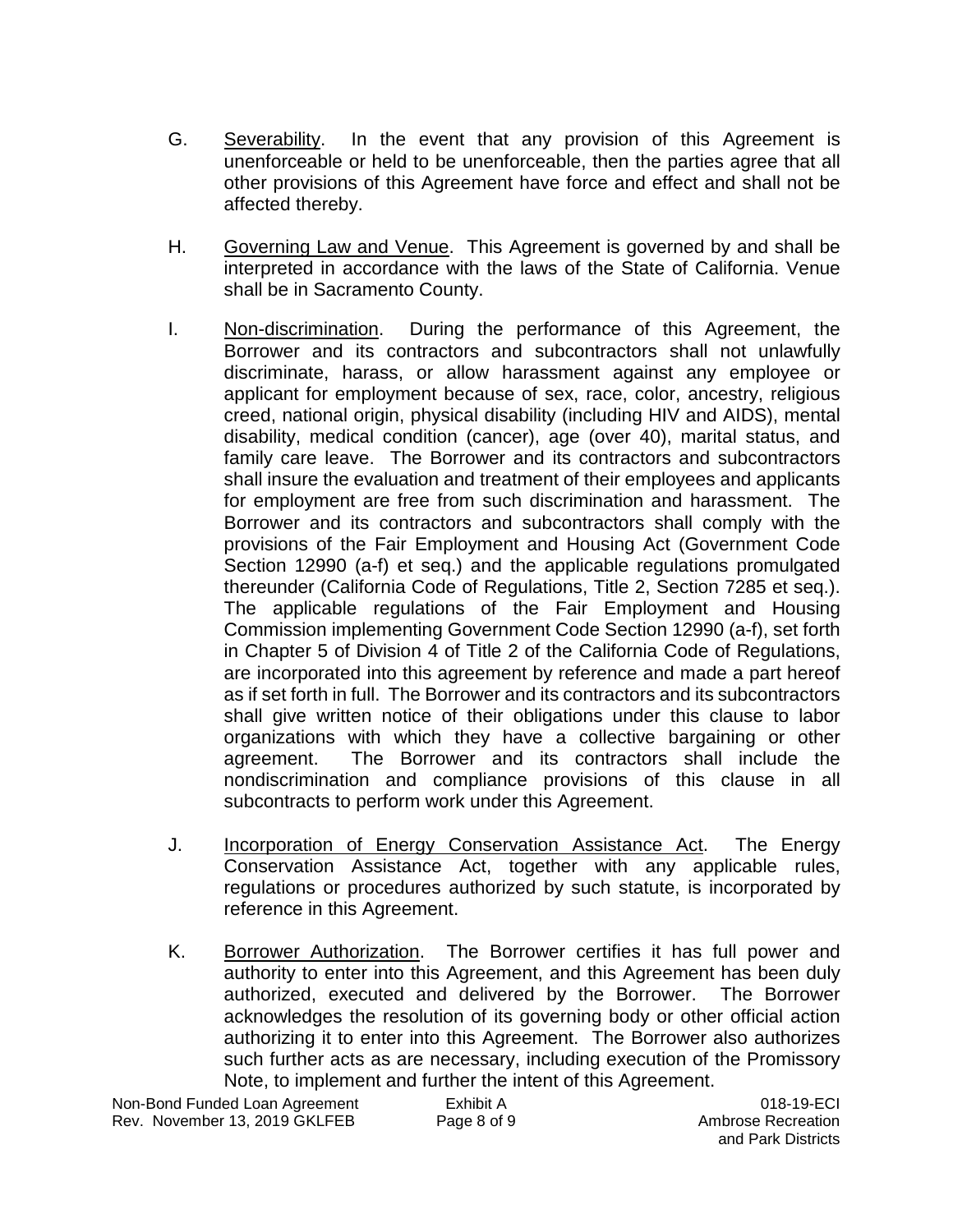- L. Prevailing Wage. The Borrower shall comply with Chapter 1 (commencing with Section 1720) of Part 7 of Division 2 of the Labor Code relating to the payment of prevailing wage for work performed on the Project financed in whole or in part with the proceeds of the Loan.
- M. Funding Eligibility. By signing this Agreement, Borrower certifies it is eligible to receive state funding under all applicable laws, including but not limited to Chapter 2.8 "Project Labor Agreements", of Part 1, of Division 2 of the Public Contract Code.

## 14. **NOTICE**

Any notice required to be given to the Energy Commission hereunder shall be sent to the person and address listed under Legal Notices in Exhibit G, Contacts, or at such other address as the Energy Commission may designate in writing to the Borrower. Any notice required to be given to the Borrower hereunder shall be sent to the address shown for Borrower in this Agreement, or at such other address as the Borrower shall designate in writing to the Energy Commission. Notice to either party may be given using the following delivery methods: U.S. mail, overnight mail, or personal delivery, providing evidence of receipt, to the respective parties identified in this Agreement. Delivery by fax or e-mail is not considered notice for the purposes of this Agreement. Notice shall be effective when received, unless a legal holiday for the State commences on the date of the attempted delivery in which case the effective date shall be postponed 24 hours, or whenever the next business day occurs.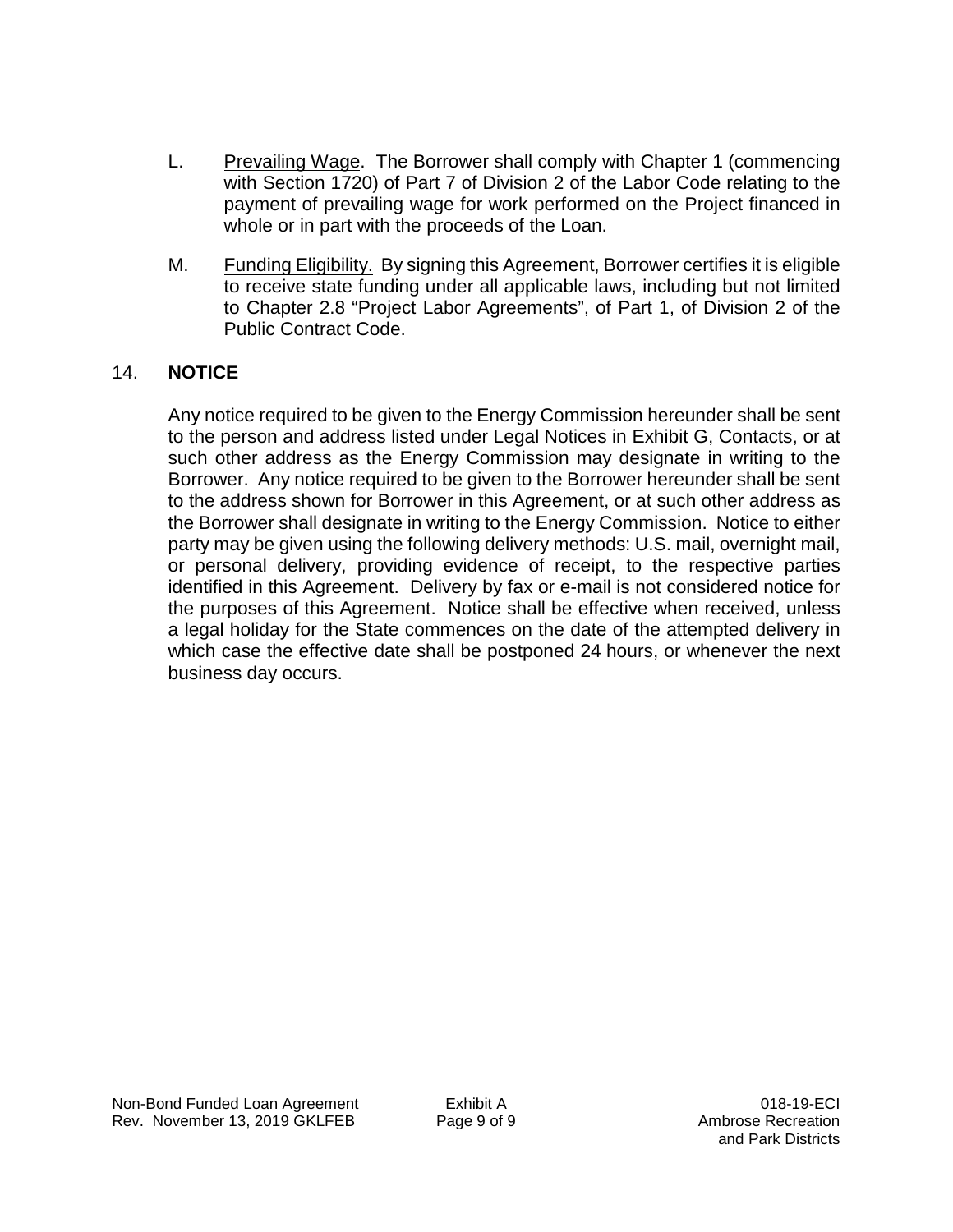## **EXHIBIT A ATTACHMENT 1 BUDGET DETAIL/PROJECT COST AND SAVINGS**

This loan is made to Ambrose Recreation and Park District (Borrower) for an energy savings project. The project consists of the energy efficiency and renewable energy measures listed in Table 1 below to be installed at Ambrose Recreation and Park District in Contra Costa County, California.

The table below summarizes the estimated project cost(s), saving(s), and simple payback(s).

### **Table 1: Project Summary**

| <b>Project Measure / Location</b>                                                                            | <b>Estimated</b><br><b>Total project</b><br>Cost | <b>Energy</b><br><b>Commission</b><br><b>Loan Amount</b> | <b>Estimated</b><br>Annual<br><b>Energy Cost</b><br>Savings (\$) | <b>Simple</b><br>Payback*<br>(years) |
|--------------------------------------------------------------------------------------------------------------|--------------------------------------------------|----------------------------------------------------------|------------------------------------------------------------------|--------------------------------------|
| Replace one 4 ton packaged HVAC<br>unit at the Community Center                                              | \$15,210                                         | \$4,845                                                  | \$323                                                            | 15.0                                 |
| Replace 16 thermostats with<br>programmable units at the<br><b>Community Center</b>                          | \$22,000                                         | \$18,007                                                 | \$1,637                                                          | 11.0                                 |
| Replace existing lighting with energy<br>efficient LEDs at the Community<br>Center, Anuta and Lynbrook Parks | \$140,061                                        | \$140,061                                                | \$10,992                                                         | 12.7                                 |
| Install Smart Pump Controls at the<br><b>Aquatic Center</b>                                                  | \$67,300                                         | \$67,300                                                 | \$5,714                                                          | 11.8                                 |
| Install a 50.8 kWdc PV system at<br>the Community Center                                                     | \$287,337                                        | \$287,337                                                | \$17,417                                                         | 16.5                                 |
| <b>TOTAL</b>                                                                                                 | \$531,908                                        | \$517,550                                                | \$36,083                                                         |                                      |
| Simple Payback 14.3 Years                                                                                    |                                                  |                                                          |                                                                  |                                      |

*\** The simple payback is based on the loan amount divided by the annual cost savings.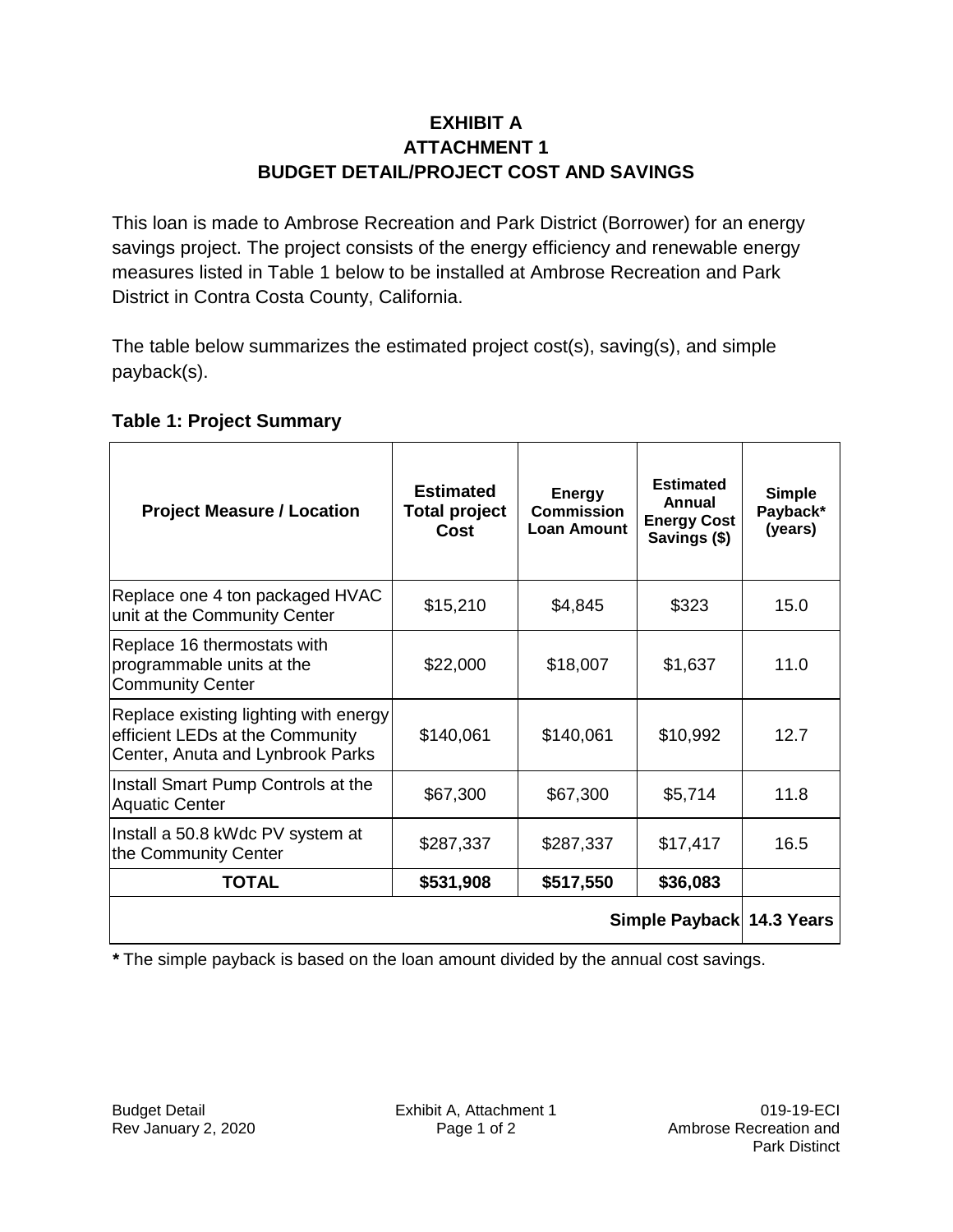The Borrower shall implement each measure listed in Table 1.

If Borrower does not complete one or more of the measures or deviates from the quantities and specifications listed in Table 1, the California Energy Commission (CEC) Project Manager will calculate the maximum loan amount supported by the project. The loan amount will be determined by the lesser of: (1) multiplying the annual energy cost savings by 17 years; (2) total project costs; or (3) approved loan amount.

The Borrower shall notify the CEC Project Manager in writing if Borrower expects any information in Table 1 to change. CEC staff will advise Borrower of the procedure to approve any changes. Written documentation is required for any changes to the information included in this attachment.

If the Borrower has received disbursements exceeding the maximum loan amount supported by the project, the Borrower shall refund the difference to the CEC within 30 days of notification.